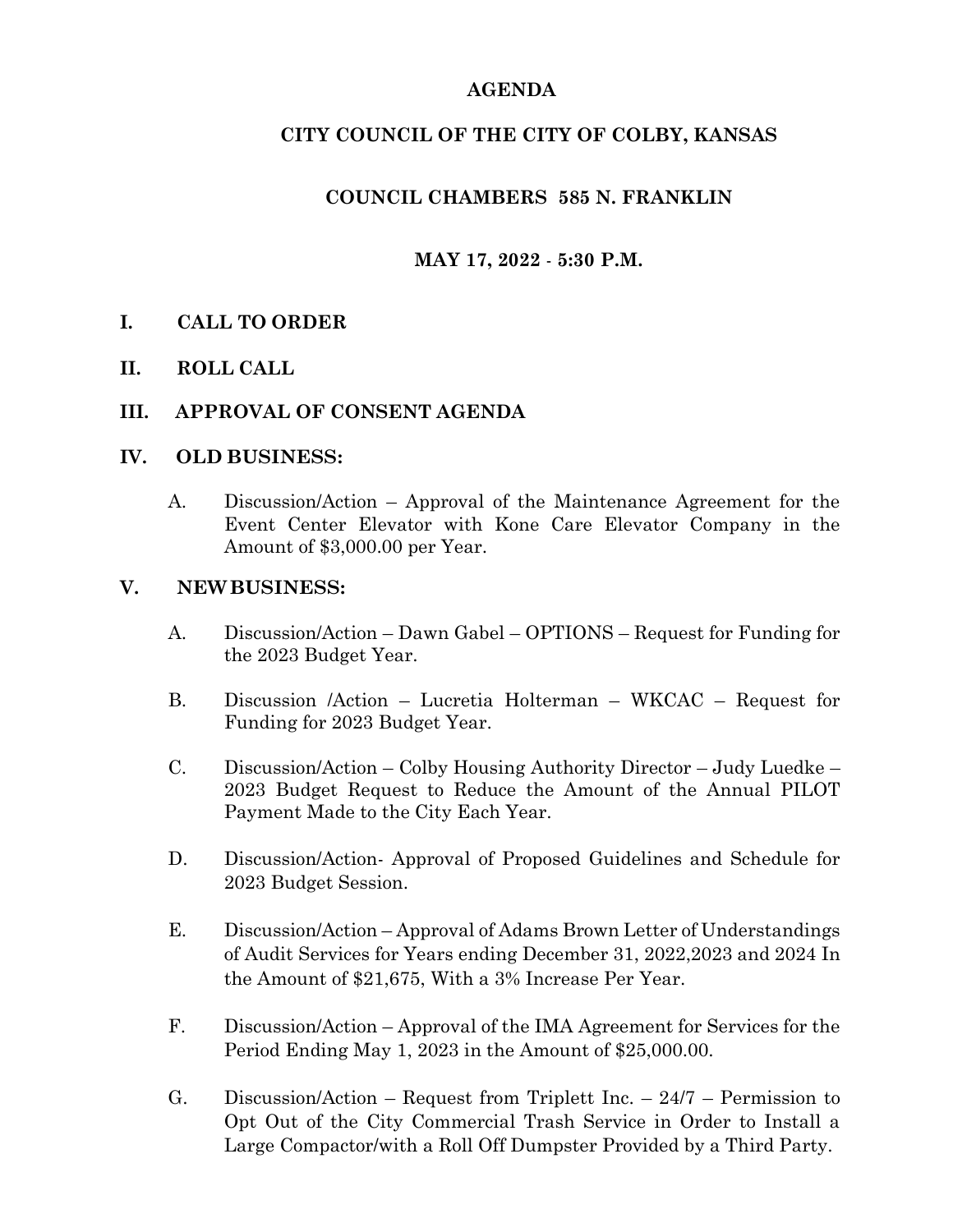# **VI. REPORTS AND DISCUSSIONS:**

- A. Interviews for Chief of Police.
- B. Sealed Bids for the Blue Administration Car.
- C. Westside Park Ground Radar update.
- D. Kansas Tourism Grant for Young Memorial in the Amount of \$40,000

## **ADJOURNMENT**